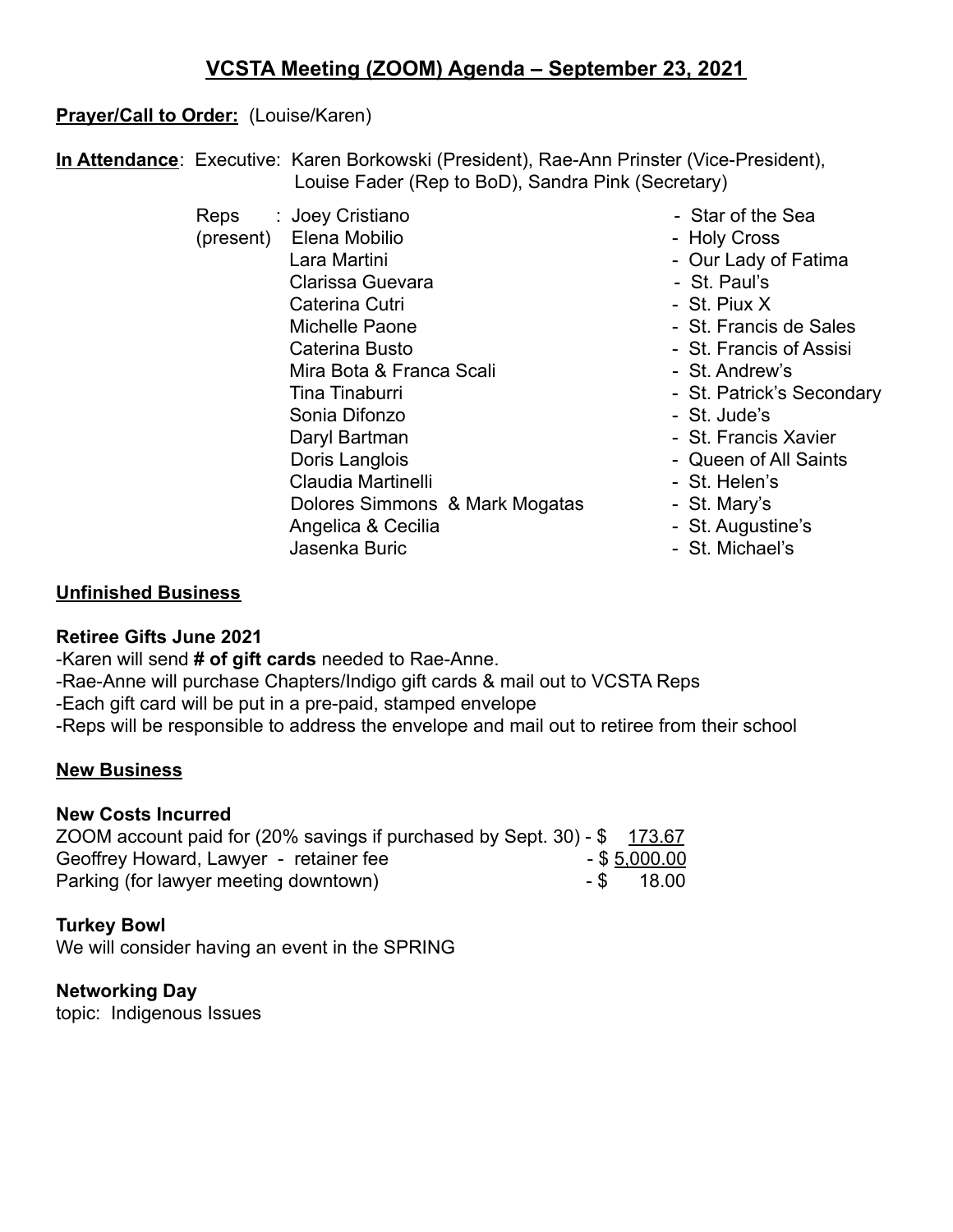### **VCSTA Memberships**

Due: December 1, 2021

Please ensure ALL members' names and emails are clearly typed. Please send a hard copy of list of members and emails, along with cheque to: **Attention Karen Borkowski** 

Star of the Sea School 15024 24 Avenue, Surrey, BC, V4A 2H8 (e-transfer payment also accepted to vcsta.executive@gmail.com)

\*\*Clearly identify name of school & VCSTA Rep. as well as ALL members and their email addresses. Thank you!

### **Proposed Amendments to New Contracts**

- Lesya Balsevich provided Karen with *Proposed Amendments to NEW contracts*
- feedback from teachers for BoD, requested by October 1 (Karen will try to get an extension, so Reps can have time to discuss with members at their schools)
- Karen met with lawyer, Geoffrey Howard (32 years experience), after sending him existing Teacher's New Contracts and the 4 proposed 'Amendments' to New Contracts
- Amendments and Lawyer's advice discussed at Rep Meeting (Sept 23)
- We will provide BoD with the following info: *Teachers have sought legal advice to accurately understand proposed 'amendments' Here is feedback from teachers re proposed 'amendments'… We also have these concerns with existing contract…*

#### *Amendments*

- #1 Temporary Lay-Offs
- #2 Catholicity
- #3 Choice of pay over 10 months OR 12 months
- #4 Termination of Contract

\*\*These *Amendments* would be part of contracts for new hires

VCSTA Reps are to discuss the proposed amendments with **current VCSTA member teachers ONLY, and email feedback to [VCSTA.Executive@gmail.com](mailto:VCSTA.Executive@gmail.com).** Thank you!

#### \*\*\*\*\*\*\*\*\*\*\*\*\*

#### **2021-22 VCSTA Meeting Dates**

|           | SO Meetings | <b>Executive Meetings</b> | <b>Rep Meetings</b> |
|-----------|-------------|---------------------------|---------------------|
| September |             | 14                        | 23                  |
| October   | 25          | 19                        |                     |
| November  |             | 16                        | 25                  |
| December  |             |                           |                     |